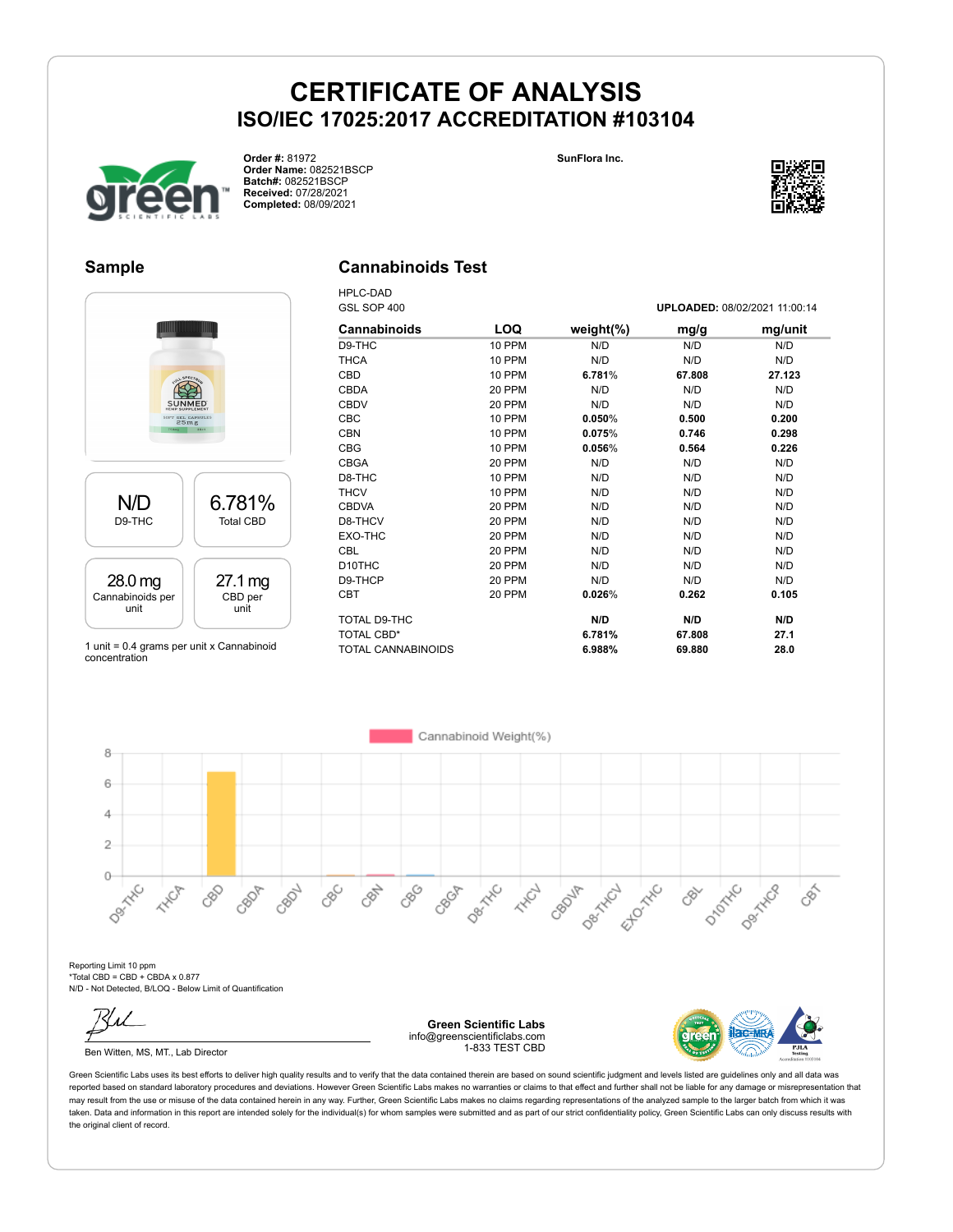GSL SOP 404

**Uploaded:** 08/02/2021 17:36:17



**Order #:** 81972 **Order Name:** 082521BSCP **Batch#:** 082521BSCP **Received:** 07/28/2021 **Completed:** 08/09/2021

**SunFlora Inc.**



### **TERPENES: TOTAL (0.689%)**

GC-FID

| Terpene                   | Results (%)  |           | $\textsf{LOQ}$ (%) $\textsf{LOD}$ (%) |
|---------------------------|--------------|-----------|---------------------------------------|
| 3-CARENE                  | 0.008%       | 0.003%    | 0.001%                                |
| A-BISABOLOL               | 0.032%       | 0.003%    | 0.001%                                |
| A-CEDRENE                 | <b>B/LOQ</b> | 0.003%    | 0.001%                                |
| A-HUMULENE                | 0.014%       | 0.003%    | 0.001%                                |
| <b>A-PINENE</b>           | 0.037%       | 0.003%    | 0.001%                                |
| <b>A-TERPINENE</b>        | <b>B/LOQ</b> | 0.003%    | 0.001%                                |
| <b>B-MYRCENE</b>          | 0.017%       | $0.003\%$ | 0.001%                                |
| <b>B-PINENE</b>           | 0.010%       | 0.003%    | 0.001%                                |
| BORNEOL (MIX OF ISOMERS)  | B/LOQ        | 0.003%    | 0.001%                                |
| <b>CAMPHENE</b>           | B/LOQ        | 0.003%    | 0.001%                                |
| CAMPHOR (MIX OF ISOMERS)  | B/LOQ        | 0.003%    | 0.001%                                |
| CARYOPHYLLENE OXIDE       | 0.014%       | 0.003%    | 0.001%                                |
| CEDROL                    | 0.042%       | 0.003%    | 0.001%                                |
| <b>CIS-NEROLIDOL</b>      | B/LOQ        | 0.003%    | 0.001%                                |
| <b>CIS-OCIMENE</b>        | B/LOQ        | $0.003\%$ | 0.001%                                |
| ENDO-FENCHYL ALCOHOL      | B/LOQ        | 0.003%    | 0.001%                                |
| <b>EUCALYPTOL</b>         | B/LOQ        | 0.003%    | 0.001%                                |
| FENCHONE (MIX OF ISOMERS) | 0.332%       | 0.003%    | 0.001%                                |
| <b>GAMMA-TERPINENE</b>    | B/LOQ        | 0.003%    | 0.001%                                |

| Terpene                    | Results (%)  | LOQ (%) | LOD (%) |
|----------------------------|--------------|---------|---------|
| <b>GERANIOL</b>            | <b>B/LOQ</b> | 0.003%  | 0.001%  |
| <b>GERANYL ACETATE</b>     | <b>B/LOQ</b> | 0.003%  | 0.001%  |
| <b>GUAIOL</b>              | 0.013%       | 0.003%  | 0.001%  |
| HEXAHYDROTHYMOL            | 0.003%       | 0.003%  | 0.001%  |
| <b>ISOBORNEOL</b>          | <b>B/LOQ</b> | 0.003%  | 0.001%  |
| <b>ISOPULEGOL</b>          | <b>B/LOQ</b> | 0.003%  | 0.001%  |
| <b>LIMONENE</b>            | 0.016%       | 0.003%  | 0.001%  |
| LINALOOL                   | <b>B/LOQ</b> | 0.003%  | 0.001%  |
| NEROL                      | 0.003%       | 0.003%  | 0.001%  |
| P-MENTHA-1, 5-DIENE        | <b>B/LOQ</b> | 0.003%  | 0.001%  |
| PULEGONE (+)               | <b>B/LOQ</b> | 0.003%  | 0.001%  |
| <b>SABINENE HYDRATE</b>    | <b>B/LOQ</b> | 0.003%  | 0.001%  |
| TERPINEOL (MIX OF ISOMERS) | 0.006%       | 0.003%  | 0.001%  |
| <b>TERPINOLENE</b>         | <b>B/LOQ</b> | 0.003%  | 0.001%  |
| TRANS-CARYOPHYLLENE        | 0.122%       | 0.003%  | 0.001%  |
| TRANS-NEROLIDOL            | <b>B/LOQ</b> | 0.003%  | 0.001%  |
| TRANS-OCIMENE              | <b>B/LOQ</b> | 0.003%  | 0.001%  |
| VALENCENE                  | <b>B/LOQ</b> | 0.003%  | 0.001%  |

### **Top Terpenes Results:**





Ben Witten, MS, MT., Lab Director

**Green Scientific Labs** info@greenscientificlabs.com 1-833 TEST CBD

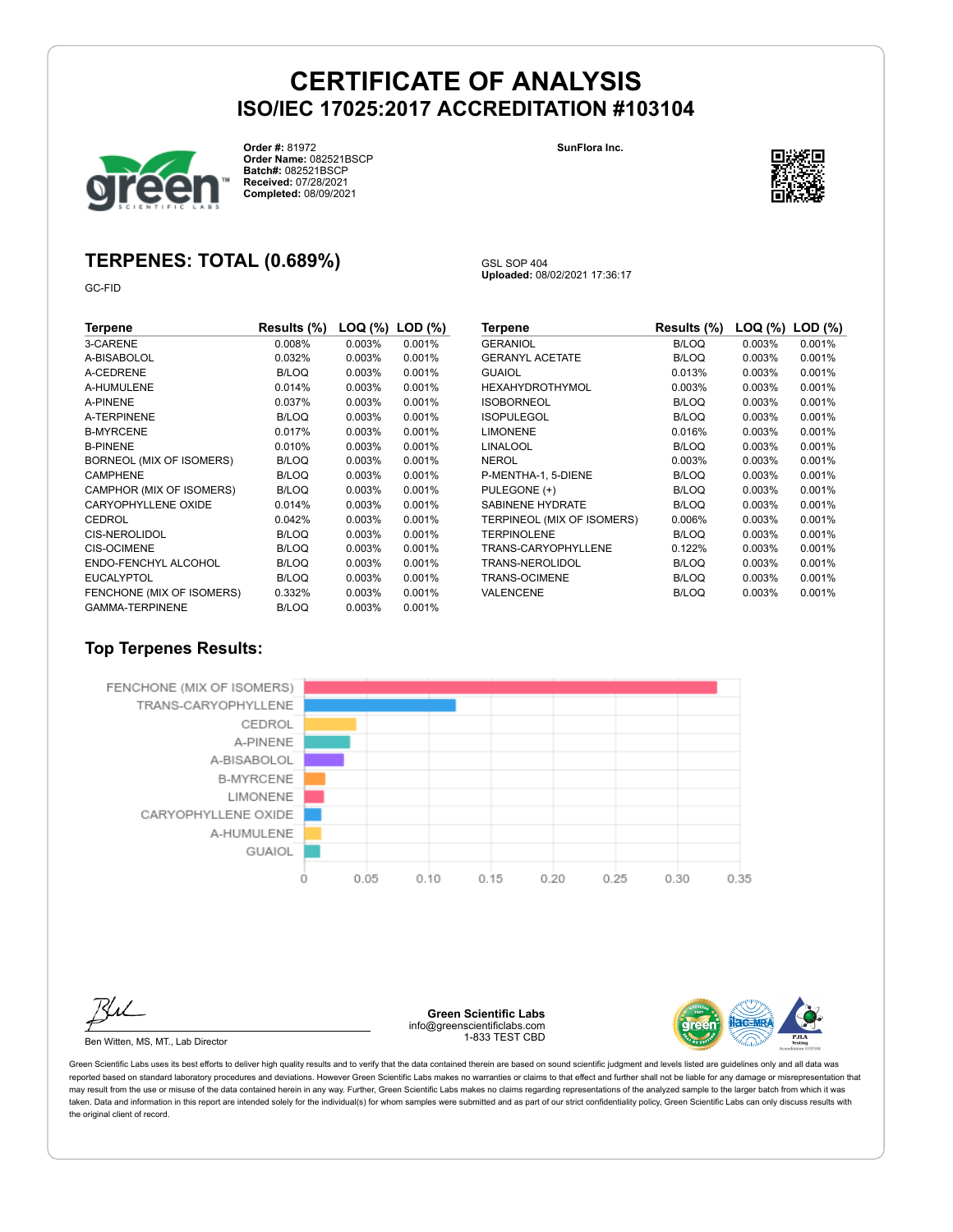**Order #:** 81972 **Order Name:** 082521BSCP **Batch#:** 082521BSCP **Received:** 07/28/2021 **Completed:** 08/09/2021

**SunFlora Inc.**

CYPERMETHRIN 1.000



**(ppm) (ppm) (ppm)**

### **PESTICIDE ANALYSIS:**

GC-MS/MS

GSL SOP 401 **PREPARED:** 07/31/2021 19:27:43 **UPLOADED:** 08/02/2021 18:42:12

**Pesticide Action Level Results LOQ LOD (ppm)**

THE CYFLUTHRIN 1.000 N/D 0.010 0.010<br>
CYPERMETHRIN 1.000 N/D 0.010 0.010

PENTACHLORONITROBENZENE 0.200 N/D 0.010 0.010

| Pesticide           | <b>Action Level</b><br>(ppm) | Results<br>(ppm) | LOQ<br>(ppm) | LOD<br>(ppm) |
|---------------------|------------------------------|------------------|--------------|--------------|
| <b>CAPTAN</b>       | 3.000                        | N/D              | 0.100        | 0.100        |
| CHLORDANE           | 0.100                        | N/D              | 0.010        | 0.010        |
| <b>CHLORFENAPYR</b> | 0.100                        | N/D              | 0.010        | 0.010        |
| <b>COUMAPHOS</b>    | 0.100                        | N/D              | 0.010        | 0.010        |
| LC-MS/MS            |                              |                  |              |              |

| <b>Pesticide</b>           | <b>Action Level</b> | <b>Results</b> | LOQ   | LOD   |
|----------------------------|---------------------|----------------|-------|-------|
|                            | (ppm)               | (ppm)          | (ppm) | (ppm) |
| <b>ABAMECTIN B1A</b>       | 0.300               | N/D            | 0.005 | 0.005 |
| <b>ACEPHATE</b>            | 3.000               | N/D            | 0.005 | 0.001 |
| <b>ACEQUINOCYL</b>         | 2.000               | N/D            | 0.005 | 0.005 |
| <b>ACETAMIPRID</b>         | 3.000               | N/D            | 0.005 | 0.005 |
| <b>ALDICARB</b>            | 0.100               | N/D            | 0.005 | 0.005 |
| <b>AZOXYSTROBIN</b>        | 3.000               | N/D            | 0.005 | 0.001 |
| <b>BIFENAZATE</b>          | 3.000               | N/D            | 0.005 | 0.001 |
| <b>BIFENTHRIN</b>          | 0.500               | N/D            | 0.005 | 0.005 |
| <b>BOSCALID</b>            | 3.000               | N/D            | 0.005 | 0.005 |
| CARBARYL                   | 0.500               | N/D            | 0.005 | 0.001 |
| <b>CARBOFURAN</b>          | 0.100               | N/D            | 0.005 | 0.001 |
| <b>CHLORANTRANILIPROLE</b> | 3.000               | N/D            | 0.005 | 0.005 |
| <b>CHLORMEQUAT</b>         |                     | N/D            |       | 0.100 |
| <b>CHLORIDE</b>            | 3.000               |                | 0.250 |       |
| <b>CHLORPYRIFOS</b>        | 0.100               | N/D            | 0.005 | 0.005 |
| <b>CLOFENTEZINE</b>        | 0.500               | N/D            | 0.005 | 0.005 |
| <b>DAMINOZIDE</b>          | 0.100               | N/D            | 0.005 | 0.001 |
| <b>DIAZINON</b>            | 0.200               | N/D            | 0.005 | 0.005 |
| <b>DICHLORVOS</b>          | 0.100               | N/D            | 0.005 | 0.001 |
| <b>DIMETHOATE</b>          | 0.100               | N/D            | 0.005 | 0.001 |
| <b>DIMETHOMORPH</b>        | 3.000               | N/D            | 0.005 | 0.001 |
| <b>ETHOPROPHOS</b>         | 0.100               | N/D            | 0.005 | 0.001 |
| <b>ETOFENPROX</b>          | 0.100               | N/D            | 0.005 | 0.005 |
| <b>ETOXAZOLE</b>           | 1.500               | N/D            | 0.050 | 0.005 |
| <b>FENHEXAMID</b>          | 3.000               | N/D            | 0.005 | 0.001 |
| <b>FENOXYCARB</b>          | 0.100               | N/D            | 0.005 | 0.005 |
| <b>FENPYROXIMATE</b>       | 2.000               | N/D            | 0.005 | 0.005 |
| <b>FIPRONIL</b>            | 0.100               | N/D            | 0.005 | 0.005 |
| <b>FLONICAMID</b>          | 2.000               | N/D            | 0.025 | 0.005 |
| <b>FLUDIOXONIL</b>         | 3.000               | N/D            | 0.005 | 0.005 |
| <b>HEXYTHIAZOX</b>         | 2.000               | N/D            | 0.005 | 0.005 |

| <b>Pesticide</b>       | <b>Action Level</b><br>(ppm) | Results<br>(ppm) | LOQ<br>(ppm) | LOD<br>(ppm) |
|------------------------|------------------------------|------------------|--------------|--------------|
| <b>IMAZALIL</b>        | 0.100                        | N/D              | 0.005        | 0.001        |
| <b>IMIDACLOPRID</b>    | 3.000                        | N/D              | 0.005        | 0.001        |
| <b>KRESOXIM-METHYL</b> | 1.000                        | N/D              | 0.005        | 0.005        |
| <b>MALATHION</b>       | 2.000                        | N/D              | 0.005        | 0.001        |
| METALAXYL              | 3.000                        | N/D              | 0.005        | 0.001        |
| <b>METHIOCARB</b>      | 0.100                        | N/D              | 0.005        | 0.001        |
| <b>METHOMYL</b>        | 0.100                        | N/D              | 0.005        | 0.001        |
| <b>MEVINPHOS</b>       | 0.100                        | N/D              | 0.005        | 0.001        |
| <b>MYCLOBUTANIL</b>    | 3.000                        | N/D              | 0.005        | 0.005        |
| <b>NALED</b>           | 0.500                        | N/D              | 0.005        | 0.001        |
| OXAMYL                 | 0.500                        | N/D              | 0.005        | 0.001        |
| PACLOBUTRAZOL          | 0.100                        | N/D              | 0.005        | 0.005        |
| <b>PERMETHRINS</b>     | 1.000                        | N/D              | 0.005        | 0.005        |
| <b>PHOSMET</b>         | 0.200                        | N/D              | 0.005        | 0.001        |
| PIPERONYL              | 3.000                        | N/D              | 0.005        | 0.005        |
| <b>BUTOXIDE</b>        |                              |                  |              |              |
| <b>PRALLETHRIN</b>     | 0.400                        | N/D              | 0.005        | 0.005        |
| <b>PROPICONAZOLE</b>   | 1.000                        | N/D              | 0.010        | 0.005        |
| <b>PROPOXUR</b>        | 0.100                        | N/D              | 0.005        | 0.001        |
| <b>PYRETHRINS</b>      | 1.000                        | N/D              | 0.005        | 0.001        |
| <b>PYRIDABEN</b>       | 3.000                        | N/D              | 0.005        | 0.005        |
| <b>SPINETORAM</b>      | 3.000                        | N/D              | 0.005        | 0.005        |
| SPINOSAD               | 3.000                        | N/D              | 0.005        | 0.005        |
| <b>SPIROMESIFEN</b>    | 3.000                        | N/D              | 0.005        | 0.001        |
| <b>SPIROTETRAMAT</b>   | 3.000                        | N/D              | 0.005        | 0.005        |
| SPIROXAMINE            | 0.100                        | N/D              | 0.005        | 0.001        |
| TEBUCONAZOLE           | 1.000                        | N/D              | 0.005        | 0.001        |
| <b>THIACLOPRID</b>     | 0.100                        | N/D              | 0.005        | 0.001        |
| <b>THIAMETHOXAM</b>    | 1.000                        | N/D              | 0.005        | 0.001        |
| <b>TRIFLOXYSTROBIN</b> | 3.000                        | N/D              | 0.005        | 0.005        |

N/D = Not Detected, A/LOQ = Above LOQ Level, B/LOQ = Below LOQ Level, B/LOD = Below LOD Level



Ben Witten, MS, MT., Lab Director

**Green Scientific Labs** info@greenscientificlabs.com 1-833 TEST CBD

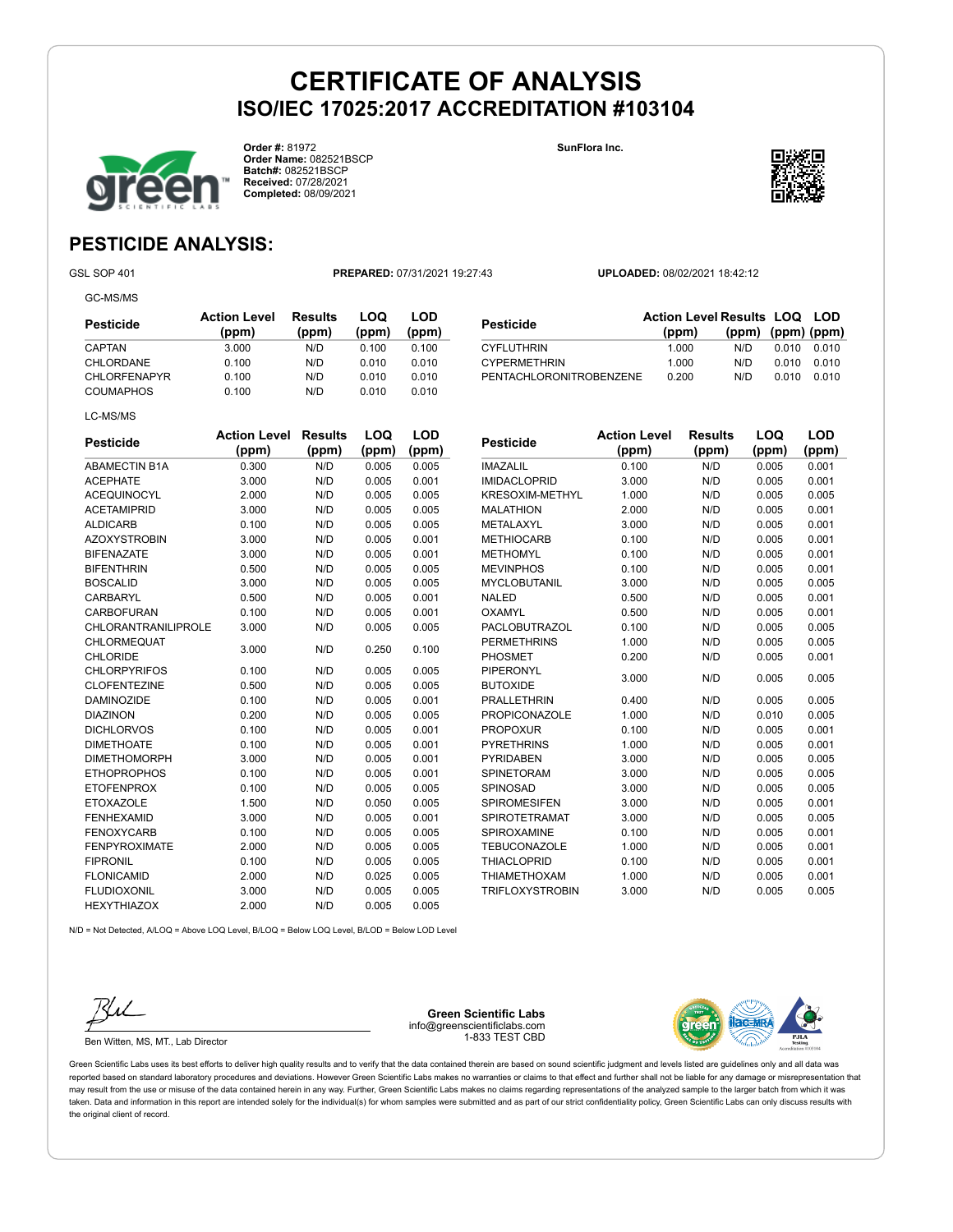

**Order #:** 81972 **Order Name:** 082521BSCP **Batch#:** 082521BSCP **Received:** 07/28/2021 **Completed:** 08/09/2021

**SunFlora Inc.**



### **RESIDUAL SOLVENTS:**

HS-GC-MS

GSL SOP 405

**Uploaded:** 08/09/2021 11:06:50

| <b>Residual Solvent</b>  | <b>Action Level (ppm)</b> | Results (ppm) | LOQ (ppm) | LOD (ppm) |
|--------------------------|---------------------------|---------------|-----------|-----------|
| 1,1-DICHLOROETHENE       | 8                         | N/D           | 0.63      | 0.6       |
| 1,2- DICHLOROETHANE      | 2                         | N/D           | 0.12      | 0.012     |
| 1,2-DICHLOROETHENE       | 5                         | N/D           | 0.73      | 0.09      |
| <b>ACETONE</b>           | 5,000                     | <b>B/LOQ</b>  | 140       | 9         |
| <b>ACETONITRILE</b>      | 410                       | N/D           | 25        | 0.72      |
| <b>BENZENE</b>           |                           | N/D           |           | 0.6       |
| <b>BUTANE</b>            | 5,000                     | N/D           | 50        | 48        |
| <b>CHLOROFORM</b>        |                           | N/D           |           | 0.5       |
| <b>ETHANOL</b>           | 5,000                     | N/D           | 140       | 12        |
| ETHYL ACETATE            | 5,000                     | N/D           | 140       | 2.4       |
| <b>ETHYL ETHER</b>       | 5,000                     | N/D           | 140       | 6         |
| ETHYLENE OXIDE           |                           | N/D           | 2         | 0.6       |
| <b>ISOPROPYL ALCOHOL</b> | 5,000                     | 1,820         | 140       | 3         |
| <b>METHANOL</b>          | 3,000                     | N/D           | 100       | 6         |
| METHYLENE CHLORIDE       | 125                       | N/D           | 1.5       | 1.5       |
| N-HEPTANE                | 5,000                     | N/D           | 140       | 6         |
| N-HEXANE                 | 290                       | N/D           | 18        | 0.06      |
| <b>PENTANE</b>           | 5,000                     | <b>B/LOQ</b>  | 140       | 9         |
| <b>PROPANE</b>           | 5,000                     | N/D           | 30        | 30        |
| <b>TOLUENE</b>           | 890                       | N/D           | 53        | 0.9       |
| <b>TRICHLOROETHENE</b>   |                           | N/D           |           | 0.3       |
| <b>XYLENES</b>           | 150                       | N/D           | 130       | 1.8       |

Ku

Ben Witten, MS, MT., Lab Director

**Green Scientific Labs** info@greenscientificlabs.com 1-833 TEST CBD

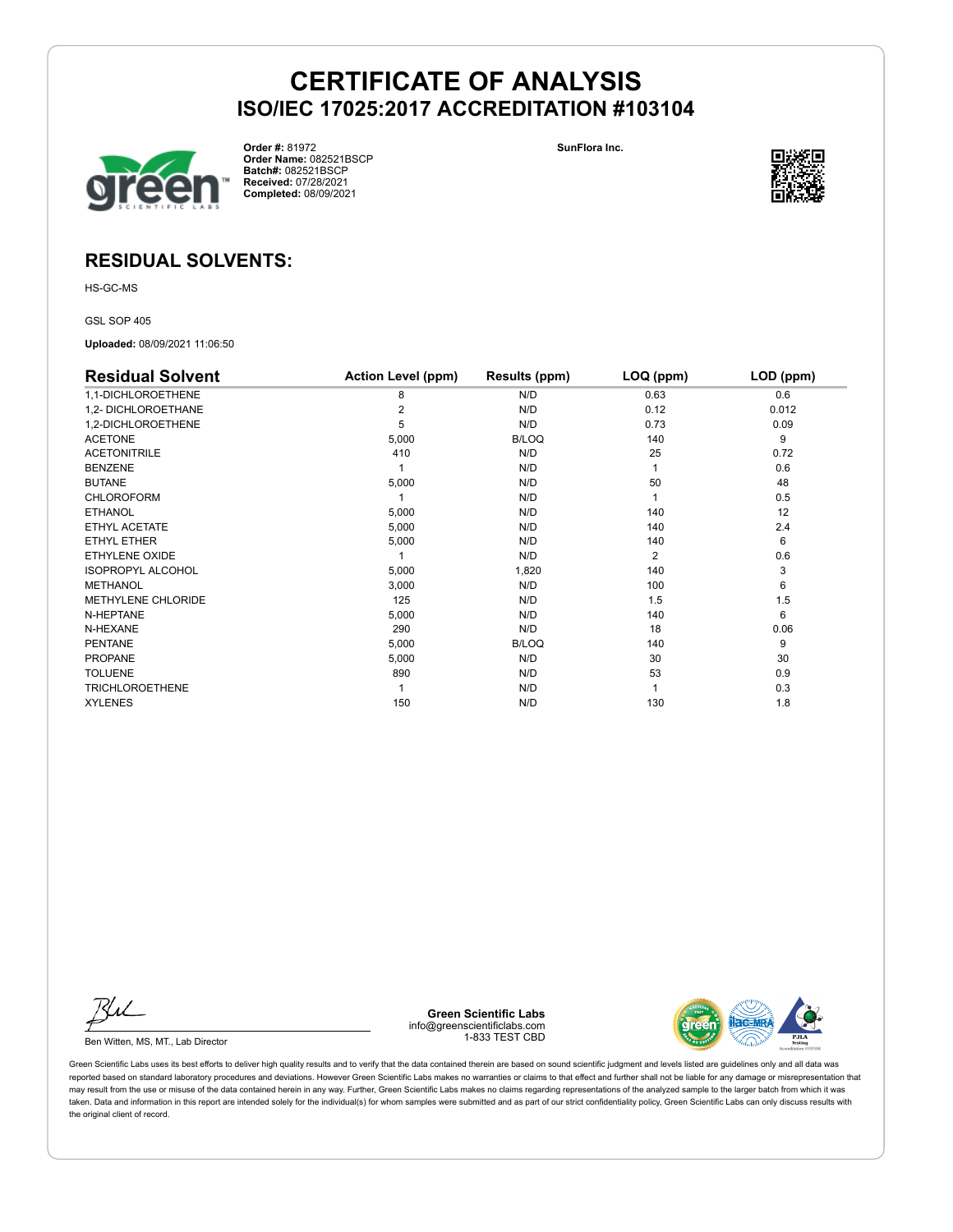

**Order #:** 81972 **Order Name:** 082521BSCP **Batch#:** 082521BSCP **Received:** 07/28/2021 **Completed:** 08/09/2021

**SunFlora Inc.**

**Microbial Analysis** GSL SOP 406 **Uploaded:** 07/30/2021 20:36:59



# **Microbial Analysis:**

PCR - Agilent AriaMX

### **MICROBIAL ANALYSIS:**

PCR - Agilent AriaMX

| Test                   | <b>SOP</b> | <b>Test Method</b> | <b>Device Used</b> | <b>LOD</b>      | Allowable<br><b>Criteria</b> | <b>Actual Result Pass/Fail</b> |             |
|------------------------|------------|--------------------|--------------------|-----------------|------------------------------|--------------------------------|-------------|
|                        |            |                    |                    | CFU/G BY        |                              |                                |             |
| TOTAL YEAST AND MOLD   | 406.01     | USP 61/62+         | <b>ARIAMX PCR</b>  | <b>SAMPLE</b>   | 1.000 CFU/G                  | NOT DETECTED                   | <b>PASS</b> |
|                        |            |                    |                    | TYPE**          |                              |                                |             |
|                        |            |                    |                    | 2 COPIES OF     |                              |                                |             |
| LISTERIA MONOCYTOGENES | 406.01     |                    | <b>ARIAMX PCR</b>  | DNA             | PRESENCE/ABSENT NOT DETECTED |                                | <b>PASS</b> |
| STEC E. COLI*          | 406.01     | USP 61/62+         | <b>ARIAMX PCR</b>  | 1 CFU/G**       | DETECT/NOT                   | NOT DETECTED                   | <b>PASS</b> |
|                        |            |                    |                    | <b>DETECTED</b> |                              |                                |             |
| PATHOGENIC E. COLI     | 406.01     | USP 61/62+         | <b>ARIAMX PCR</b>  | 1 CFU/G**       | DETECT/NOT                   | NOT DETECTED                   | <b>PASS</b> |
|                        |            |                    |                    |                 | <b>DETECTED</b>              |                                |             |
| SALMONELLA*            | 406.01     | USP 61/62+         | <b>ARIAMX PCR</b>  | 1 CFU/G**       | DETECT/NOT                   | NOT DETECTED                   | <b>PASS</b> |
|                        |            |                    |                    |                 | <b>DETECTED</b>              |                                |             |

† USP 61 (enumeration of bacteria TAC, TYM, and ENT/Coliform), USP 62 (identifying specific species E.coli Aspergillus etc)

\* STEC and Salmonella run as Multiplex

\*\* CFU/g Calculation based on MIP/Extract matrix

\*\*\* Flavus = 2 Copies of DNA / Fumigatis = 2 Copies of DNA Niger = 20 Copies of DNA / Terrus = 10 copies of DNA

Ku

Ben Witten, MS, MT., Lab Director

**Green Scientific Labs** info@greenscientificlabs.com 1-833 TEST CBD